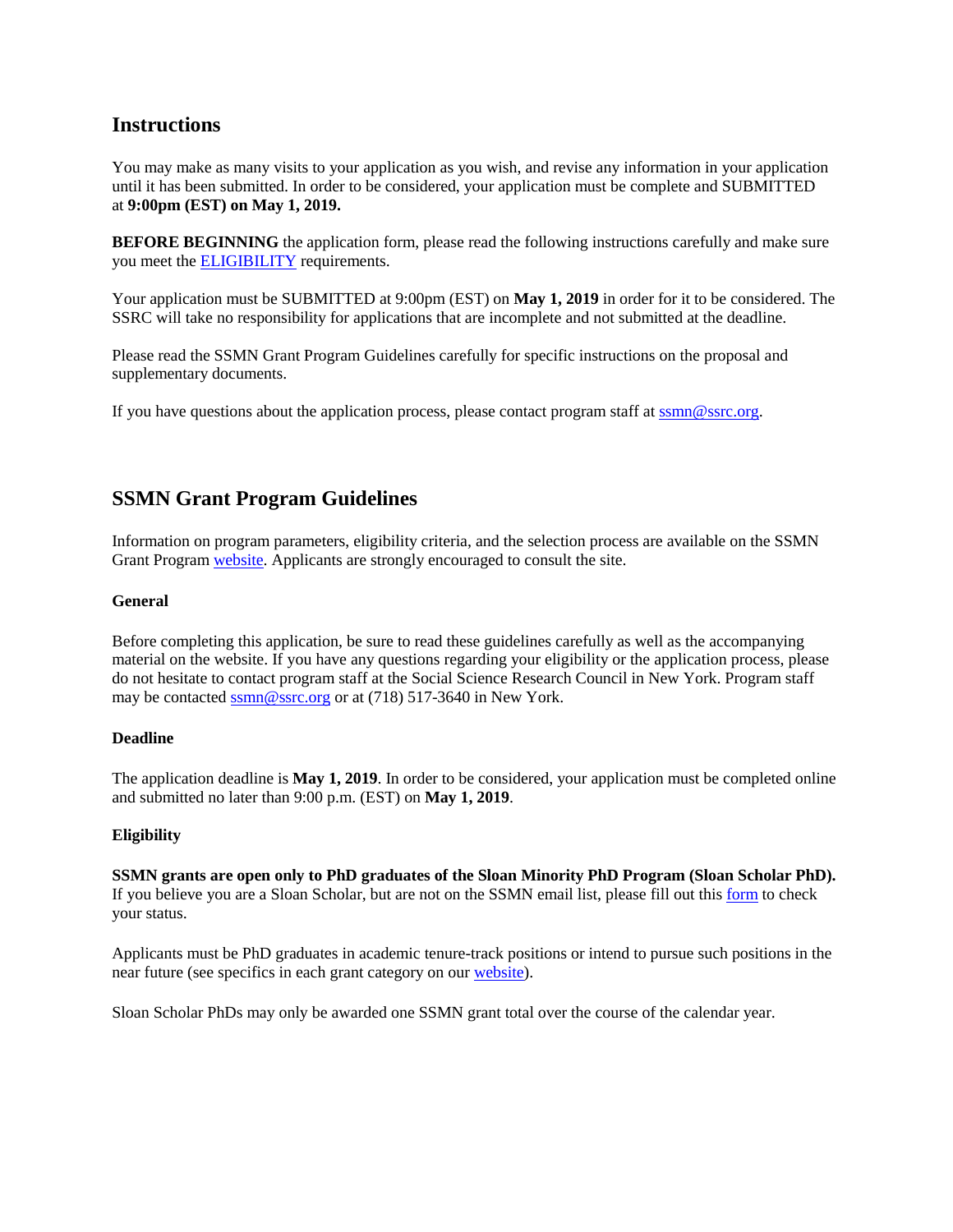# **Application**

The application contains the following sections (all to be submitted online):

- Contact Information
- **Education**
- General Information
- Dates and Locations of conference presentation and/or mentor/mentee research (if applicable)
- Proposal Summary Sheet (1 page maximum)
- One-page narrative on stated need and potential impact of grant on career advancement in doublespaced Times New Roman 11-point font with one-inch margins
- Mentoring Plan (for mentor/mentee grant only)
- Budget Estimate
- Curriculum Vitae

# **Application Documents**

In addition to filling out the application form and uploading a curriculum vitae, you must upload 1) a one-page proposal cover sheet, 2) a one-page narrative on stated need and potential impact of the grant on the applicant's career advancement, and 3) a budget estimate **for each grant for which you apply**. **All documents for each grant application MUST be collated as one continuous document and can only be uploaded in Adobe Portable Document Format (.PDF).** Each .PDF grant application must be specific to the respective grant.

#### **Proposal Cover Sheet**

The proposal cover sheet should be one page single-spaced and follow the "proposal cover sheet" format used by the Alfred P. Sloan Foundation. The form is available for download in Word format [here.](https://www.sloan-scholars.ssrc.org/resources/grants)

# **One-Page Narrative**

Your one-page narrative should include a brief description of the research project or presentation to be supported, but focus on the points below. It must not exceed one double-spaced page.

- 1. An explicit statement of the potential impact of the grant on your career advancement *at this point in your career*, including how the grant may affect your tenure-track job search, if you are in a nontenure track position
- 2. An explicit description and justification of the need for funding.
- 3. For mentor/mentee grant: all of the above AND identification of lab and/or researcher with which applicant will collaborate or visit and explanation of choice.

# **Mentoring Plan (for mentor/mentee grant only)**

If you are applying for the mentor/mentee grant, a mentoring plan must be submitted. Two versions of the mentoring plan are available on our [website.](http://www.sloan-scholars.ssrc.org/resources/grants) Identifying the mentor and mentee in the "General Information" section of the application will generate a log-in for the external mentor or mentee, who will submit the appropriate mentoring plan.

If the applicant is the mentee, the form titled "Mentoring Plan (for Mentors)" should be submitted by the mentor identified in the application.

The form "Mentoring Plan (for Mentees)" should be submitted by the mentee, only if the mentee is also not the applicant. Mentees who are applying for the mentor/mentee grant are expected to provide the information in the mentoring plan within their application.